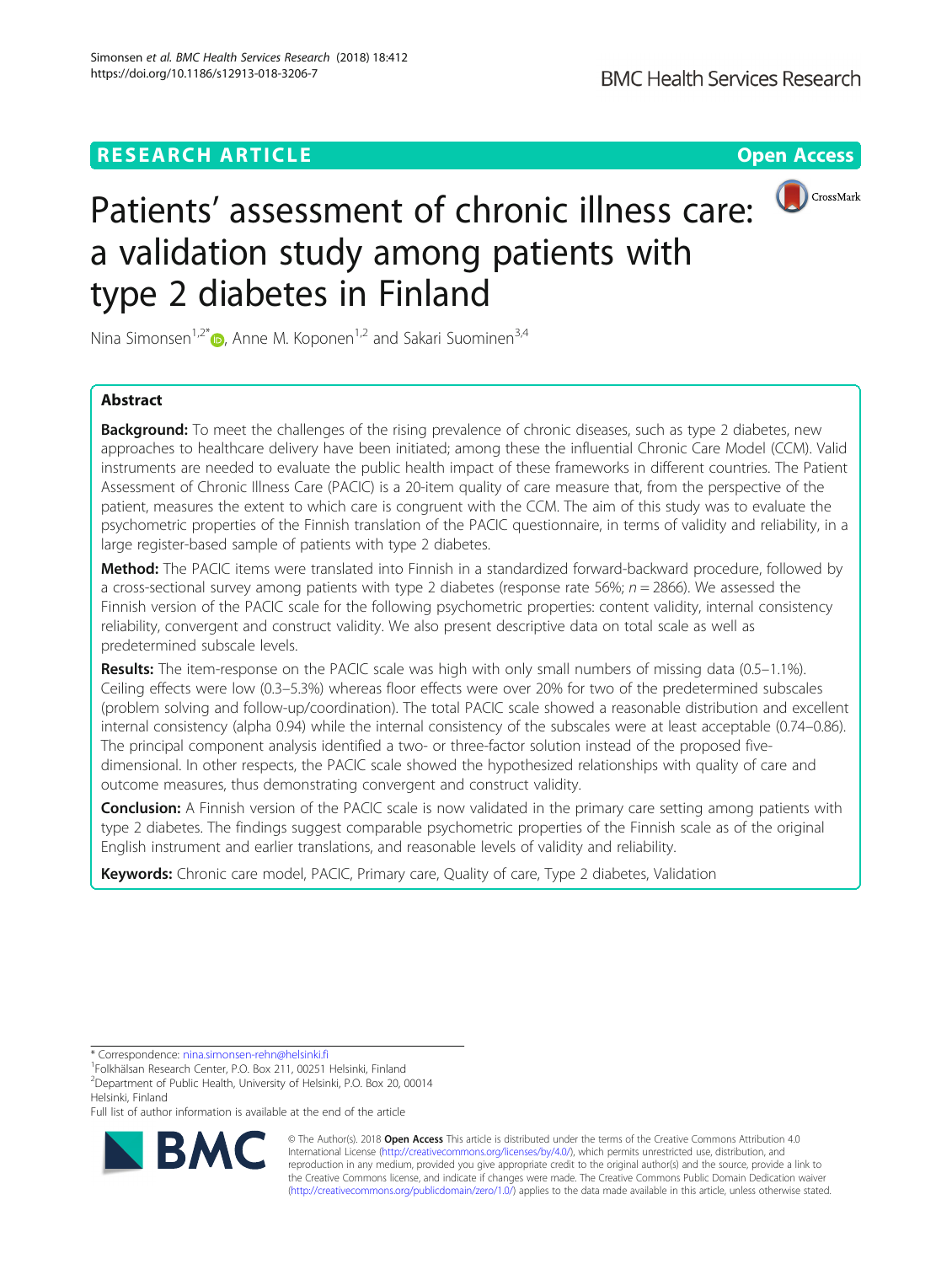# Background

The rising prevalence of chronic diseases such as type 2 diabetes, worldwide, puts increasing pressure on health systems and especially on primary health care. New models of service delivery focusing on patient-centered and coordinated care have been initiated aiming at improving the quality of care for persons with chronic illnesses, which is a political priority in many countries [\[1\]](#page-8-0) and endorsed by the WHO [[2](#page-8-0)]. The influential Chronic Care Model (CCM) [[3](#page-8-0)] provides a promising framework to enhance evidence-based chronic care [[4](#page-8-0)]. It describes a patient-centered care approach that is also planned and proactive population-based, and thus different from a reactive acute-oriented care. The evidence concerning the potential of the model, or components of it, to improve care processes, outcomes of care and health care resource use is growing [\[1](#page-8-0), [5\]](#page-8-0) and the model has been proposed as an effective framework in primary care for improving quality of diabetes care  $[6-8]$  $[6-8]$  $[6-8]$ . The principles of the CCM have been included in disease management programs in different countries, for example, the USA, Canada, England and Australia [\[1](#page-8-0)] and, accordingly, in different health-care systems.

In evaluating the public health impact of new frameworks – like the CCM – in health care, adequate instruments, that is, measures of quality that are reliable and valid, are needed [[9\]](#page-9-0). Moreover, instruments covering the patient perspective to quality of care are crucial [[10](#page-9-0)– [12\]](#page-9-0). The Patient Assessment of Chronic Illness Care (PACIC) has been designed to assess quality of care for patients with a chronic illness [[13\]](#page-9-0). It measures the different dimensions of the CCM from the perspective of the patient, focusing on self-management support – including collaborative goal setting, problem solving and follow-up – as well as planned proactive care.

The PACIC scale was developed and validated by Glasgow et al. in the USA for patients with a variety of chronic diseases [[13\]](#page-9-0) and for patients with diabetes type 2 [[14\]](#page-9-0). It has been translated and validated into Dutch, Spanish, Danish, French, Spanish [\[9](#page-9-0), [15](#page-9-0)–[17\]](#page-9-0) and German (PACIC-5a) [[18\]](#page-9-0). The psychometric performance of the English scale has been studied also outside USA: in Australia and the UK [\[12](#page-9-0), [19](#page-9-0)]. In a study comparing different generic instruments, the PACIC was evaluated being among the most promising as regards patients' experience of quality of integrated care [[11\]](#page-9-0).

The Finnish Ministry of Social Affairs and Health proposes implementation of the CCM in primary healthcare centers [\[20](#page-9-0)], and as a Finnish validated version of the PACIC scale was not available and earlier studies have suggested the need for validating the scale when adapting it to different healthcare systems, the aim of our study was to evaluate the psychometric properties of the Finnish translation of the PACIC, in a large register-based sample of patients with type 2 diabetes, in terms of reliability and validity.

# **Methods**

# Design and setting

We performed a standardized translation of the PACIC instrument, followed by a cross-sectional survey among type 2 diabetes patients. This study is part of a larger study of quality of care in diabetes type 2 in five municipalities in Southern and Central Finland (the 'Good Diabetes Care' – Study), with a sample from the register of the Social Insurance Institution of Finland (SII). SII is a government agency in charge of settling benefits under national social security programs. SII keeps a countrywide register of all those persons who have entitlement to a special reimbursement for medicines because of chronic diseases, such as diabetes. The sample of the present study was collected among persons who fulfilled the following inclusion criteria:

- a) had entitlement to a special reimbursement for medicines used in the treatment of type 2 diabetes (ICD-10 code, E11) in 2000–2010, and the right was valid in September 2011 and onward,
- b) born in 1936–1991 (20–75 years), alive and had no safety prohibition at the time of the data collection,
- c) Finnish as native language,
- d) one of the five study municipalities as place of residence.

# Study population

Data collection was done as a postal survey. In all, 7575 persons fulfilled the inclusion criteria and a sample of 5167 persons was collected based on power-analysis: 2000 persons from each of the two large municipalities by random sampling, and all persons from the three small municipalities. There were 2962 (57%) men and 2205 women (43%) in the sample, corresponding to the rate of sex in the total population of patients with type 2 diabetes in the five study municipalities. The questionnaire, including the Finnish version of PACIC together with other quality of care measures as well as demographic and clinical variables, was mailed to respondents in September 2011 by the SII with a reply-paid envelope addressed to the research institute. A reminder to non-respondents was mailed in October, and another reminder with a new copy of the questionnaire in November. The final response rate was  $56\%$  ( $n = 2866$ ). The study was approved by the Ethical Committee of the Hjelt Institute, University of Helsinki, and the SII.

# PACIC questionnaire

The PACIC scale [\[13](#page-9-0)] (see Table [2](#page-5-0)) includes 20 items, comprising five subscales: patient activation (items 1–3), delivery system design/decision support (items 4–6), goal setting/tailoring (items 7–11), problem solving/contextual (items  $12-15$ ) and *coordination/follow-up* (items  $16-20$ ).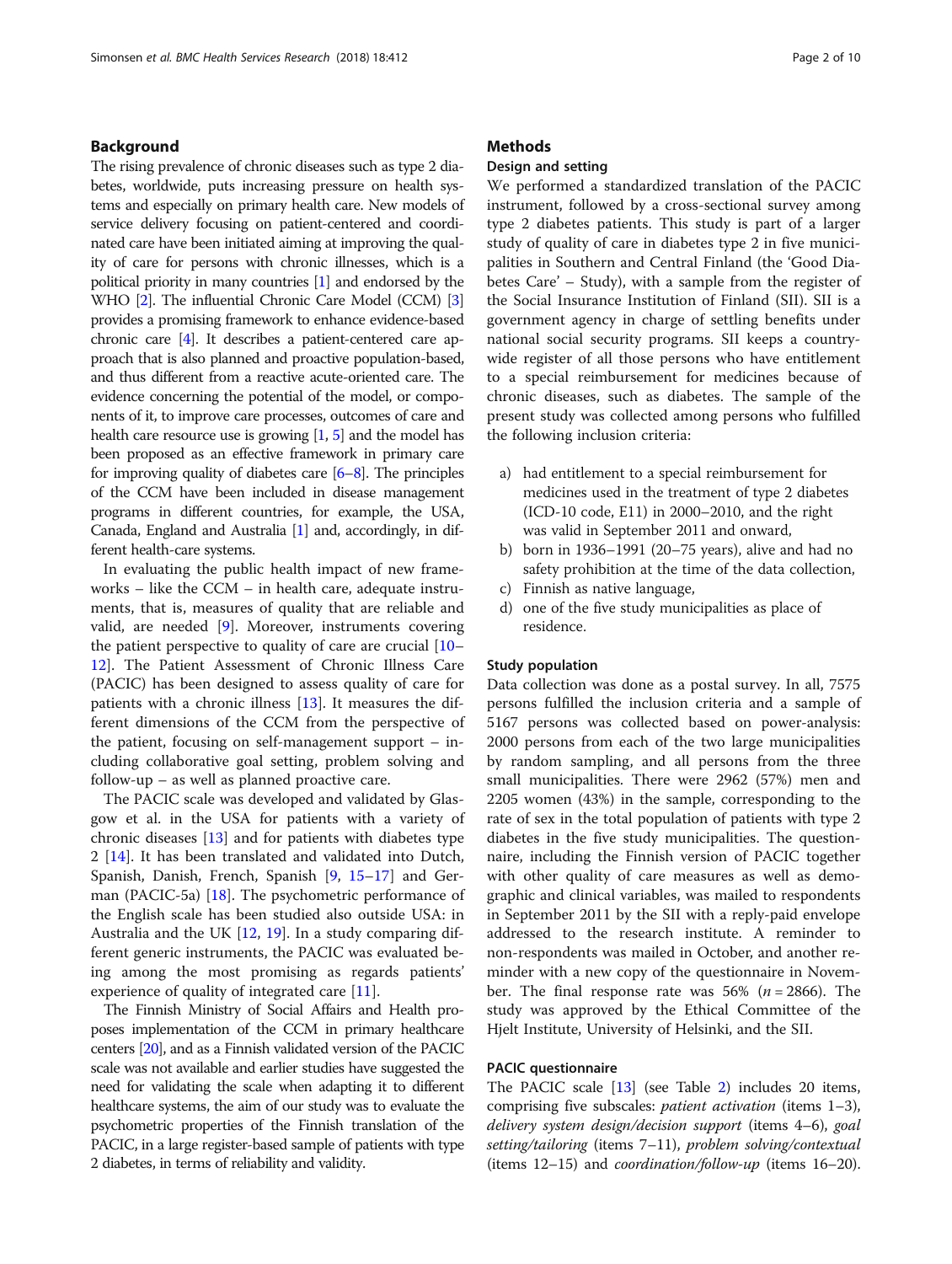The subscales were not separated in the questionnaire, and, moreover, the 6-month time frame was extended to 12 months – thus patients could base their responses on a longer period of care  $[21]$  $[21]$  $[21]$ . Each item is rated on a five point scale (from 'almost never' to 'almost always'). Higher scores indicate higher quality of care. Each subscale is scored by averaging items completed within the scale, and the overall PACIC score is an average across all 20 items.

The English version of the PACIC questionnaire was translated into Finnish in a structured procedure, including forward and backward translations by different translators. The back-translated English version was compared with the original version in English – showing high correspondence – and thereafter a panel of three researchers discussed the translations, which resulted in a slight revision of the original Finnish translation in order to enhance clarity and cultural equivalence.

#### Measures administered to assess construct validity

We measured empowerment with the Diabetes Empowerment Scale-Short Form (DES-SF): an 8-item scale that provides an overall assessment of diabetes-related psychosocial self-efficacy [[22,](#page-9-0) [23\]](#page-9-0) on a 5-point scale ranging from 'strongly disagree' to 'strongly agree', with a Cronbach's alpha reliability of 0.86 in our data.

We included the Perceived Competence Scale (PCS) measure [\[24](#page-9-0)] to assess perceived self-care competence as regards diabetes: a 4-item scale that assesses felt competence for diabetes management. In our study, we used a 5-point scale ranging from 'strongly disagree' to 'strongly agree' with a Cronbach's alpha reliability of 0.93 in our data [[25\]](#page-9-0).

Self-reported health was measured on a single item 5-point scale, ranging from excellent to poor.

We used the Modified/Short Form Health Care Climate Questionnaire (HCCQ) [\[24](#page-9-0)] to assess convergent validity, a subtype of construct validity. The HCCQ assesses the degree to which patients perceive their health professional to be autonomy supportive (versus controlling). The scale has 6 items, and we used a 5-point scale ranging from 'strongly disagree' to 'strongly agree', with a Cronbach's alpha reliability of 0.95 in our data [\[25](#page-9-0)].

#### Analyses

We assessed the Finnish PACIC scale based on quality criteria for questionnaires [\[15](#page-9-0), [26](#page-9-0), [27](#page-9-0)] for the following psychometric properties: content validity, internal consistency reliability, convergent and construct validity. We also present descriptive data on predetermined subscale and total scale levels. The findings are compared with findings from international validation studies.

The content validity of the PACIC is based on the CCM and its aims [[13](#page-9-0)]. We assessed the acceptability and the interpretability of the translated items by exploring rates of missing data on item level, and assessed the proportion

of respondents with the lowest (floor effect) and the highest (ceiling effect) possible scores on scale and predetermined subscale levels. Thus, floor and ceiling effects were measured as the percent of patients who reported a minimum (i.e., 1) or maximum (i.e., 5) score on each subscale and on the total PACIC scale. As floor and ceiling effects are present if a substantial proportion of respondents score at either extreme of range, suggesting that a measure is not sensitive to real differences [\[26\]](#page-9-0), we also used a stricter criterion on the total PACIC scale  $(< 1.5$  or  $> 4.5$ ). Effects under 20% were defined as optimal [[26\]](#page-9-0).

In terms of reliability, we assessed internal consistency at the scale and predetermined subscale levels. Good internal consistency is needed to justify summarizing of items at both subscale and total scale levels [\[27](#page-9-0)]. Cronbach's alphas between 0.70 and 0.80 have been proposed acceptable and scores over 0.80 as excellent [[26](#page-9-0)]; however, alphas should not exceed 0.95 [\[27\]](#page-9-0). Inter-correlations between the predetermined subscales were assessed with Spearman's rho.

Possible differences in PACIC scores among subgroups (related to demographic and clinical characteristics) were explored with analysis of variance, Kruskal-Wallis or Mann-Whitney U tests, as appropriate. Moreover, the strengths of these associations were assessed with Spearman's rho.

We analyzed the factorial structure of the PACIC scale in the Finnish context with principal component analysis (extraction criterion: Eigenvalue  $> 1$ ) as many item-variables were not normally distributed. Earlier studies have found strong correlations between subscales and thus the solution was rotated using Oblimin rotation.

Furthermore, we analyzed convergent and construct validity based on the following hypotheses. We expected that PACIC scores, i.e. the receipt of patient-centered, structured chronic illness care, would be correlated moderately (> 0.40) with perceived autonomy supportiveness [[12\]](#page-9-0), i.e. scores on the HCCQ, and also positively correlated to outcomes of care, i.e., diabetes empowerment, self-reported health [\[19,](#page-9-0) [28](#page-9-0)] and perceived self-care competence [\[29](#page-9-0)]. Moreover, we expected that patients having continuity of care as regards their diabetes care – that is, a regular primary care physician and/or nurse – would have higher PACIC scores compared to those not being cared for by a regular health care professional.

# Results

Responses were received from 2866 respondents (response rate 56%). The mean age of respondents was 63.4 (SD 7.8), 55.9% were male and 40.2% had a higher professional educational level. The mean duration of diabetes type 2 was 8.3 years (SD 6.0). Of the respondents, 2511 (87.6%) responded to all 20 PACIC items, and 93.5% to at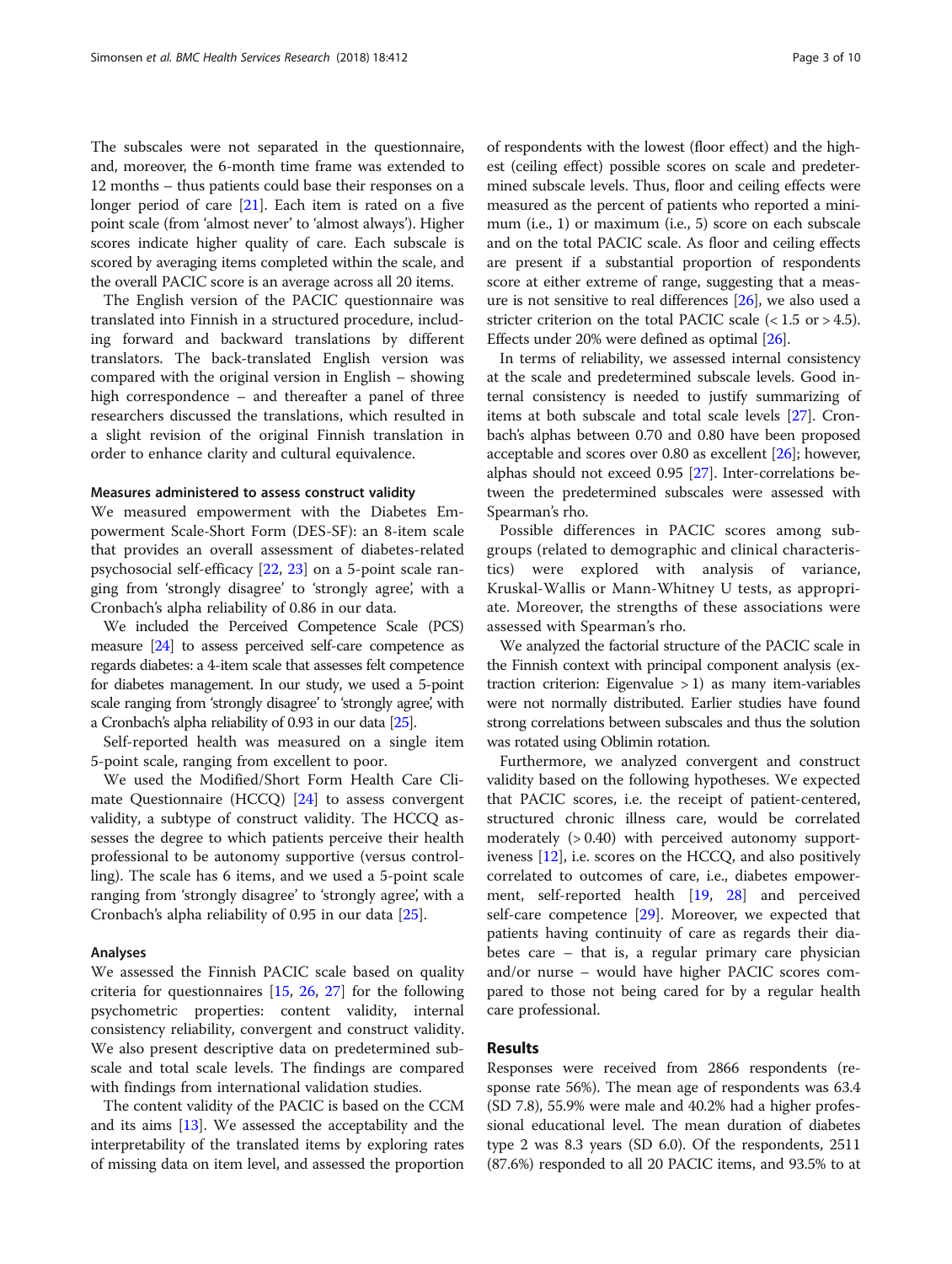least 17, and these 2681 respondents were included in the study sample. In this sample, the mean age was 63.2 (SD 7.7), 55.8% were male, 41% had a higher professional educational level and the mean duration of diabetes was 8.3 years (SD 5.9), thus being quite comparable with the whole sample. Municipal primary healthcare centers were the main provider of diabetes care for 77% of respondents; 18% received their care through occupational healthcare services and 4% through private healthcare centers. The majority (75%) used oral diabetes medication. Demographic and clinical data on the study sample as well as the whole sample, in order to discern possible differences, are provided in Table [1.](#page-4-0)

The item response on the PACIC scale was high with only small numbers of missing values (0.5–1.1%), also in the whole sample (4–6%; Table [2\)](#page-5-0). Floor effects on the subscales were 5.7–24.9%, over 20% for two of the subscales (problem solving and follow-up/coordination), whereas ceiling effects were low (0.3–5.3%). On the total PACIC scale, floor and ceiling effects were low  $(2.8/0.1)$ ; when having a stricter lower and upper limit of < 1.5 and  $> 4.5$ , the effects were 17.8 and 0.9 (Table [3\)](#page-5-0).

The mean total PACIC score was 2.32 (SD 0.84) and the median 2.3, with an IQR of 1.7–2.9. The total PACIC scale showed a reasonable distribution and approached normal distribution; however, it was moderately skewed (skewness 0.530, kurtosis − 0.248). The subscale means ranged from 3.12 (1.06) for delivery system design/decision support to 1.79 (0.76) for follow-up/coordination (Table [3](#page-5-0)).

Alpha reliabilities were acceptable to excellent, and as follows: total PACIC scale 0.94 (20 items), patient activation 0.85 (3 items), delivery system design/decision support 0.74 (3 items), goal setting/tailoring 0.80 (5 items), problem solving/contextual 0.86 (4 items) and follow-up/coordination 0.74 (5 items).

The inter-correlation (Spearman's rho) between the subscales was moderate to high, being highest between the problem-solving and goal-setting scales (0.78) and goal-setting and decision-support scales (0.71), whereas the follow-up scale was the least correlated with the other scales, and lowest with the patient-activation scale (0.51). The goal-setting (0.91) and problem-solving (0.90) scales correlated the highest with the total PACIC scale and the follow-up scale the least (0.76).

The subgroup analysis showed differences in total PACIC scores according to gender, age, marital status, medication, duration of disease and service provider (Table [4\)](#page-6-0). However, the strengths of these associations were modest. As concerns patients' demographic characteristics, age had the strongest association (Spearman's rho − 0.12) with the total PACIC score, and among clinical characteristics, the strongest association was found between service provider and PACIC (0.14).

Principal component analysis (PCA) identified a two-factor solution, which explained 53% of the variance. When allowing for a third factor (which almost reached the extraction criterion: Eigenvalue  $>1$ ), 58% of the variance was explained (Table [5\)](#page-7-0). In the two-factor solution, Factor 1 is 'shared decision making and self-care support' and Factor 2 'planned care and social support', whereas in the three-factor solution, Factor 1 is 'shared decision making and satisfaction, Factor 2 'coordinated care and social support, and Factor 3 'personal goal-setting and problem-solving'. When performing a PCA separately for patients receiving care in municipal healthcare centers and those receiving care in occupational or private healthcare services (data not shown), an identical three-factor solution as in Table [5](#page-7-0) was identified among patients in municipal healthcare centers (only the loading values were different) and nearly an identical two-factor solution among patients in occupational or private healthcare services (only one item, no. 4, loaded differently).

As regards convergent and construct validity, PACIC total scores correlated well with perceived autonomy supportiveness (Spearman's rho 0.58) and significantly also with the outcome variables, and among these, most strongly with the Diabetes empowerment scale (0.24; Table [6\)](#page-7-0). The correlations with the two other outcome variables – perceived competence and self-reported health – were 0.19 respective 0.15. Continuity of care, that is, having a regular physician and/or having a regular nurse, was associated with higher PACIC scores, 2.41/2.05 (yes/no;  $p < 0.001$ ) and 2.47/2.14 (yes/no;  $p <$ 0.001), respectively, and the strength of the associations were 0.19 and 0.20.

### **Discussion**

Quality improvement in healthcare services, especially in primary health care – in order to answer the challenge of a rising prevalence of chronic conditions within the population – is a focus for health policy makers in many countries. International quality improvement models and measures ensure possibilities to learn from each other, both concerning strengths and weaknesses of quality improvement efforts. To be able to track changes in standards of care, as well as to assess the effectiveness of interventions, good measures are needed [[12\]](#page-9-0). As concerns patients with chronic conditions, their evaluation of care quality and improvements in care quality are important, meaning that measures that assess specifically patients' perceptions are crucial. In this study, we have assessed the validity and reliability of a Finnish translation of the internationally validated PACIC scale, as well as its utility, in the Finnish healthcare system.

In summary, our findings showed that the translated PACIC scale had a reasonably good validity and reliability among patients with type 2 diabetes in the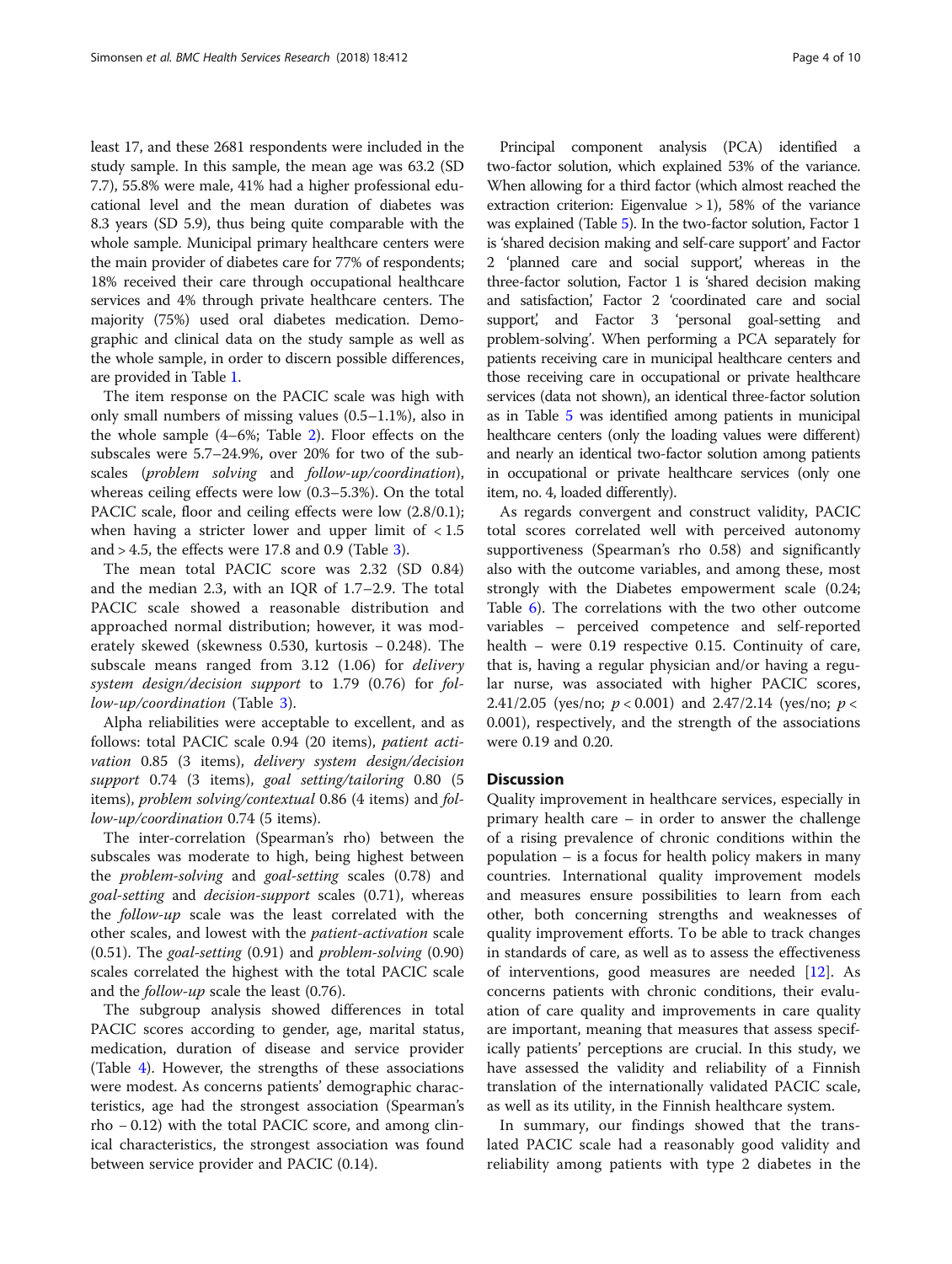# <span id="page-4-0"></span>Table 1 Demographic and clinical data

|                                                                |             | Study sample $n = 2681$   | Whole sample $n = 2866$ |  |  |
|----------------------------------------------------------------|-------------|---------------------------|-------------------------|--|--|
| Characteristic                                                 |             | Values are % or mean (SD) |                         |  |  |
| Gender                                                         |             |                           |                         |  |  |
| Male                                                           |             | 55.8                      | 55.9                    |  |  |
| Age                                                            |             | 63.2 (7.7)                | 63.4 (7.8)              |  |  |
| Age                                                            |             |                           |                         |  |  |
| 27 to 54                                                       |             | 13.0                      | 12.7                    |  |  |
| 55 to 64                                                       |             | 38.7                      | 37.9                    |  |  |
| 65 to 75                                                       |             | 48.3                      | 49.4                    |  |  |
| Professional education                                         |             |                           |                         |  |  |
| Upper secondary education (vocational school) or less          |             | 59.0                      | 59.8                    |  |  |
| Higher education (college, polytechnic, university)            |             | 41.0                      | 40.2                    |  |  |
| Marital status                                                 |             |                           |                         |  |  |
| Single                                                         |             | 9.6                       | 9.8                     |  |  |
| Married/cohabiting                                             |             | 67.0                      | 66.5                    |  |  |
| Widowed/divorced                                               |             | 23.4                      | 23.7                    |  |  |
| Duration of diabetes                                           |             |                           |                         |  |  |
| $1-3$ years                                                    |             | 19.7                      | 19.5                    |  |  |
| 4-10 years                                                     |             | 53.1                      | 52.9                    |  |  |
| More than 10 years                                             |             | 27.3                      | 27.6                    |  |  |
| Medication <sup>a</sup>                                        |             |                           |                         |  |  |
| Oral drugs only                                                |             | 74.6                      | 74.7                    |  |  |
| Oral drugs + insulin/insulin only                              |             | 24.1                      | 24.1                    |  |  |
| Other (e.g. GLP-1 analog)                                      |             | 1.3                       | 1.2                     |  |  |
| Service provider responsible for care of diabetes <sup>b</sup> |             |                           |                         |  |  |
| Municipal healthcare center                                    |             | 77.2                      | 77.6                    |  |  |
| Occupational healthcare service                                |             | 18.4                      | 18.2                    |  |  |
| Private healthcare center                                      |             | 4.4                       | 4.3                     |  |  |
| Perceived autonomy support (HCCQ)                              | range $1-5$ | 3.5(1.2)                  | 3.6(1.2)                |  |  |
| Perceived competence                                           | range $1-5$ | 4.2(0.9)                  | 4.2(0.9)                |  |  |
| Diabetes empowerment                                           | range $1-5$ | 4.0(0.7)                  | 4.0(0.7)                |  |  |
| Self-reported health                                           |             |                           |                         |  |  |
| Poor                                                           |             | 50.7                      | 50.7                    |  |  |
| Good                                                           |             | 26.6                      | 26.4                    |  |  |
| Very good                                                      |             | 22.7                      | 22.9                    |  |  |
| Continuity of care                                             |             |                           |                         |  |  |
| Regular physician (yes)                                        |             | 74.3                      | 74.5                    |  |  |
| Regular nurse (yes)                                            |             | 51.5                      | 51.5                    |  |  |

<sup>a</sup>1.1% of all respondents ( $n = 32$ ) used no medication for their diabetes (despite being on the SII register)<br><sup>b<sub>106</sub> of all respondents ( $n = 30$ ) reported not baying visited a doctor/purse for their diabetes during the </sup>

 $b$ 1% of all respondents (n = 30) reported not having visited a doctor/nurse for their diabetes during the last 2 years, and 1.4% (n = 40) had a hospital as their main service provider

Finnish primary care setting. The study had a satisfactory response rate and the majority (88%) of respondents answered all PACIC items, indicating good face validity. The validation analyses, moreover, showed that scores on the total scale were reasonably well distributed and the internal consistency was excellent. Two of the five predetermined subscales had problems with floor effects, but all these five subscales had acceptable to excellent internal consistency. In terms of construct validity, the translated PACIC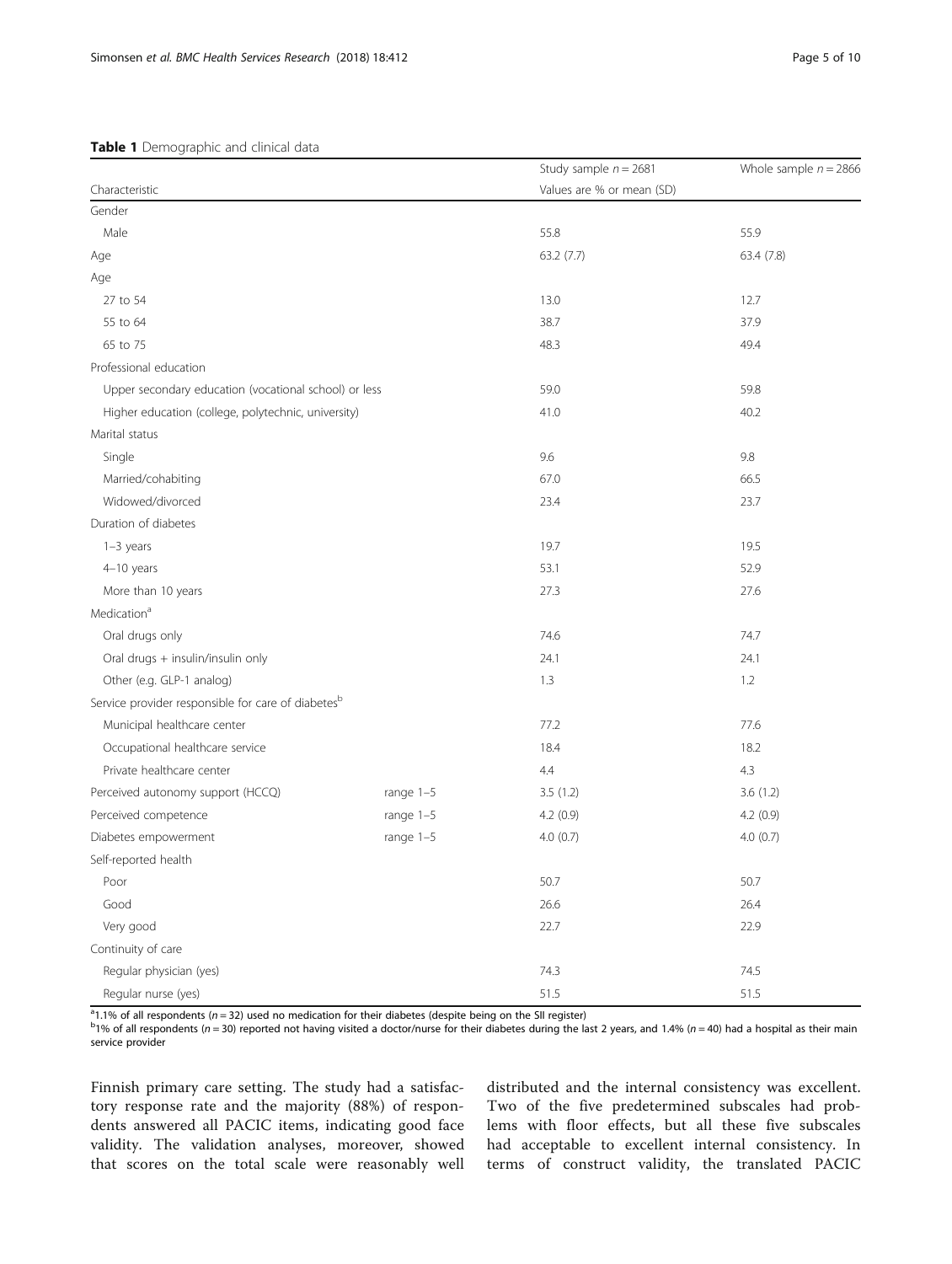# <span id="page-5-0"></span>Table 2 Missing values on PACIC items<sup>a</sup>

| Item                                                                                                                 |     | Missing % (Study Missing % (Whole<br>sample; $n = 2681$ ) sample; $n = 2866$ ) |
|----------------------------------------------------------------------------------------------------------------------|-----|--------------------------------------------------------------------------------|
| 1. Asked for my ideas when we made a treatment plan                                                                  | 0.8 | 4.7                                                                            |
| 2. Given choices about treatment to think about                                                                      | 0.8 | 5.3                                                                            |
| 3. Asked to talk about any problems with my medicines or their effects                                               | 0.3 | 4.5                                                                            |
| 4. Given a written list of things I should do to improve my health                                                   | 0.7 | 5.0                                                                            |
| 5. Satisfied that my care was well organized                                                                         | 0.7 | 4.2                                                                            |
| 6. Shown how what I did to take care of my illness influenced my condition                                           | 0.3 | 4.0                                                                            |
| 7. Asked to talk about my goals in caring for my illness                                                             | 0.2 | 4.4                                                                            |
| 8. Helped to set specific goals to improve my eating or exercise                                                     | 0.5 | 5.0                                                                            |
| 9. Given a copy of my treatment plan                                                                                 | 0.7 | 5.4                                                                            |
| 10. Encouraged to go to a specific group or class to help me cope with my chronic illness                            | 0.2 | 5.0                                                                            |
| 11. Asked questions, either directly or on a survey, about my health habits                                          | 0.3 | 4.7                                                                            |
| 12. Sure that my doctor or nurse thought about my values and my traditions when they recommended<br>treatments to me | 1.1 | 6.0                                                                            |
| 13. Helped to make a treatment plan that I could carry out in my daily life                                          | 0.4 | 5.3                                                                            |
| 14. Helped to plan ahead so I could take care of my illness even in hard times                                       | 0.7 | 6.0                                                                            |
| 15. Asked how my chronic illness affects my life                                                                     | 0.3 | 5.4                                                                            |
| 16. Contacted after a visit to see how things were going                                                             | 0.2 | 5.1                                                                            |
| 17. Encouraged to attend programs in the community that could help me                                                | 0.3 | 5.4                                                                            |
| 18. Referred to a dietician, health educator, or counselor                                                           | 0.4 | 5.4                                                                            |
| 19. Told how my visits with other types of doctors, like an eye doctor or surgeon, helped my treatment               | 0.2 | 4.8                                                                            |
| 20. Asked how my visits with other doctors were going                                                                | 0.3 | 5.2                                                                            |
| <sup>a</sup> ltems shown in the original English version; Glasgow et al. [13]                                        |     |                                                                                |

scale, as hypothesized, had significant associations with care quality, i.e., perceived autonomy supportiveness – indicating convergent validity – and continuity of care, as well as outcome measures. The PCA, however, revealed a two- or three-factor structure in the current Finnish healthcare context, instead of the proposed five-dimensional.

In the majority of earlier studies, the five dimension structure of the PACIC scale has not been confirmed. Studies in different populations and healthcare systems have suggested also one-, two- and four-dimensional structures [[17](#page-9-0), [19](#page-9-0), [30](#page-9-0)–[33\]](#page-9-0). Differences in the PACIC scale structure in

different studies have been attributed to methodological differences, but also to real differences between healthcare systems and samples of patients [[17](#page-9-0)]. Spicer and colleagues [[21](#page-9-0)] have raised the issue whether the PACIC scale is a formative rather than a reflective measure, and thus questioned the suitability of factor analysis and internal reliability estimates. Cramm and Nieboer [\[34](#page-9-0)], based on their findings in a follow-up study, however, argue that the scale can be regarded a reflective measure. Fan et al. [\[33](#page-9-0)] suggest that a universally applicable factorial structure might not exist. In our study, we found different factorial structures among patients receiving care by different

**Table 3** Descriptive data on subscales and complete PACIC scale (Study sample;  $n = 2681$ )

| Scale                                                                       | Missing % | Floor/Ceiling <sup>a</sup> %    | Mean (SD)<br>$(range 1-5)$ | Median<br>$(range 1-5)$ | IOR <sup>c</sup> |
|-----------------------------------------------------------------------------|-----------|---------------------------------|----------------------------|-------------------------|------------------|
| Patient activation (3 items; no missing items allowed)                      | .5        | 17.2/4.7                        | 2.54(1.21)                 | 2.3                     | $1.7 - 3.3$      |
| Delivery system design/decision support (3 items; no missing items allowed) | 1.5       | 5.7/5.3                         | 3.12 (1.06)                | 3.3                     | $2.3 - 4.0$      |
| Goal setting/tailoring (5 items; 1 missing item allowed)                    | 0         | 12.7/0.6                        | 2.25(0.93)                 | 2.2                     | $1.4 - 2.8$      |
| Problem solving/contextual (4 items; 1 missing item allowed)                | 0.4       | 20.2/2.6                        | 2.29(1.10)                 | 2.0                     | $1.3 - 3.0$      |
| Follow up/coordination (5 items; 1 missing item allowed)                    | 0.1       | 24.9/0.3                        | 1.79(0.76)                 | 1.6                     | $1.2 - 2.2$      |
| PACIC total score (20 items; 3 missing items allowed)                       | 0.1       | 2.8/0.1(17.8/0.9 <sup>b</sup> ) | 2.32(0.84)                 | 2.3                     | $7 - 2.9$        |
|                                                                             |           |                                 |                            |                         |                  |

<sup>a</sup>Floor and ceiling effects = percent of respondents attaining minimum or maximum scores (1/5)

 $^{\text{b}}$ Floor and ceiling effects = percent of respondents attaining PACIC total scores < 1.5/> 4.5

 $c$ Interquartile range (IQR) = first to third quartile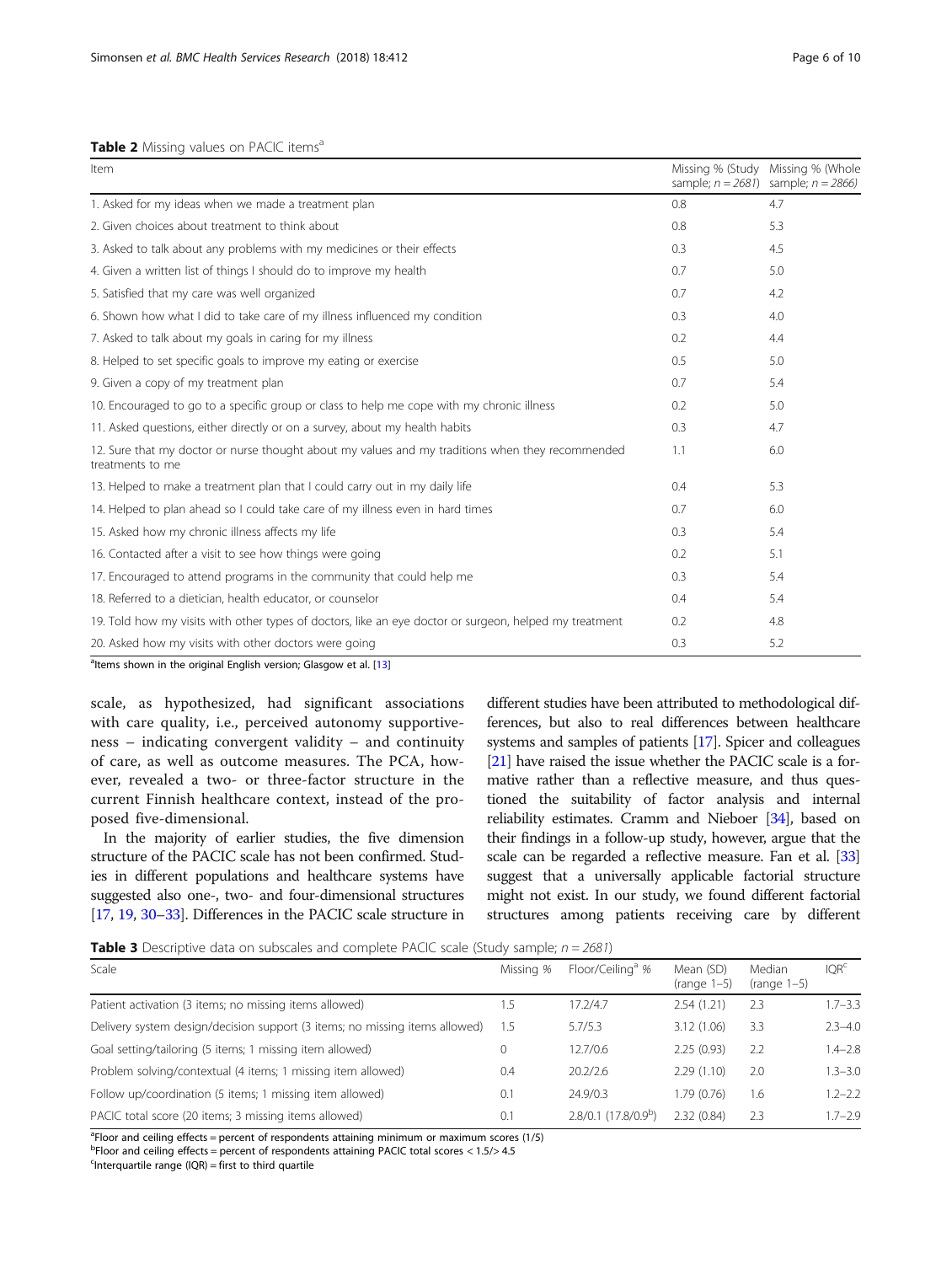| Characteristic                          | PACIC Mean (SD) | $P$ -value         | Spearman's rho | $P$ -value |
|-----------------------------------------|-----------------|--------------------|----------------|------------|
| Gender                                  |                 |                    |                |            |
| Men                                     | 2.36 (0.84)     | 0.001              | $-0.07$        | 0.000      |
| Women                                   | 2.26(0.84)      |                    |                |            |
| Age                                     |                 |                    |                |            |
| $27 - 54$                               | 2.49 (0.89)     | 0.000 <sup>a</sup> | $-0.12$        | 0.000      |
| $55 - 64$                               | 2.40 (0.87)     |                    |                |            |
| $65 - 75$                               | 2.21 (0.84)     |                    |                |            |
| Professional education                  |                 |                    |                |            |
| Upper secondary education or less       | 2.31(0.84)      | 0.90               | 0.01           | 0.806      |
| Higher education                        | 2.32 (0.84)     |                    |                |            |
| Marital status                          |                 |                    |                |            |
| Single                                  | 2.42(0.87)      | 0.000              | $-0.10$        | 0.000      |
| Married/cohabiting                      | 2.34(0.84)      |                    |                |            |
| Widowed/divorced                        | 2.16(0.80)      |                    |                |            |
| Duration of diabetes                    |                 |                    |                |            |
| $\leq$ 3 years                          | 2.41(0.85)      | 0.028              | $-0.05$        | 0.011      |
| 4-10 years                              | 2.32(0.85)      |                    |                |            |
| $> 10$ years                            | 2.27(0.83)      |                    |                |            |
| Medication                              |                 |                    |                |            |
| Oral drugs only                         | 2.29(0.83)      | 0.001              | 0.06           | 0.002      |
| Oral drugs + insulin/insulin only/other | 2.41 (0.86)     |                    |                |            |
| Service provider responsible for care   |                 |                    |                |            |
| Municipal healthcare                    | 2.25(0.82)      | 0.000 <sup>b</sup> | 0.14           | 0.000      |
| Occupational or private healthcare      | 2.54 (0.89)     |                    |                |            |

<span id="page-6-0"></span>**Table 4** Results for PACIC by demographic and clinical characteristics (Study sample;  $n = 2681$ )

<sup>a</sup>Kruskal-Wallis test <sup>b</sup>Mann-Whitney U test

healthcare providers. This might suggest differences in care structures and processes, or, alternatively, as suggested by Fan et al. [\[33\]](#page-9-0), different priorities as concerns chronic disease care among the patients. Some earlier studies have raised questions about the utility of the PACIC subscales, and propose the use of the PACIC total score as an overall experience of chronic illness care [\[14,](#page-9-0) [30,](#page-9-0) [33,](#page-9-0) [35\]](#page-9-0). Primary care personnel's perceptions of implementation of the CCM components seem to be only weakly, though for the most part consistently, associated with patients' perceptions of CCM (PACIC and its subscales) [[36](#page-9-0)]. More research is needed to determine the degree to which PACIC and possibly the subscales are related to patient outcomes. Moreover, comparing the relative contribution of the predetermined subscales in this regard with the contribution of subscales derived from exploratory factor analysis in the patient population of interest could be worthwhile.

Although the five dimension factorial structure was not established, the predetermined subscales, as well as the total PACIC scale, had good internal consistencies: Cronbach's alpha being 0.94 for the total scale, and varying from 0.74 to 0.86 for the subscales, thus confirming

the results of the original English version  $[13]$  $[13]$ . As in our data, the subscales delivery system design/decision support and/or follow-up/coordination have had the lowest internal consistencies in earlier validation studies as well  $[12, 13, 15, 18, 31]$  $[12, 13, 15, 18, 31]$  $[12, 13, 15, 18, 31]$  $[12, 13, 15, 18, 31]$  $[12, 13, 15, 18, 31]$  $[12, 13, 15, 18, 31]$  $[12, 13, 15, 18, 31]$  $[12, 13, 15, 18, 31]$  $[12, 13, 15, 18, 31]$  $[12, 13, 15, 18, 31]$  $[12, 13, 15, 18, 31]$ , suggesting that this does not reflect the translation process nor the Finnish primary healthcare context [\[12](#page-9-0)].

The mean scores on the total PACIC scale and the subscales were relatively low in our sample and comparable with the scores in patients with type 2 diabetes in Denmark [\[37\]](#page-9-0) and patients with long-term conditions in UK [[12](#page-9-0)]; in general, lower than those reported elsewhere. Consistent with earlier studies [[12](#page-9-0), [13\]](#page-9-0), especially follow-up/coordination activities were rated low, showing problems with floor effects, as did also the problem solving subscale in our study. According to Glasgow and colleagues [\[13\]](#page-9-0), these two subscales, as well as the goal setting scale, form the core of modern chronic care, but are seldom present in the absence of specific quality improvement efforts. Although there have been care quality improvement initiatives in primary healthcare in Finland, there were still ongoing development work to implement,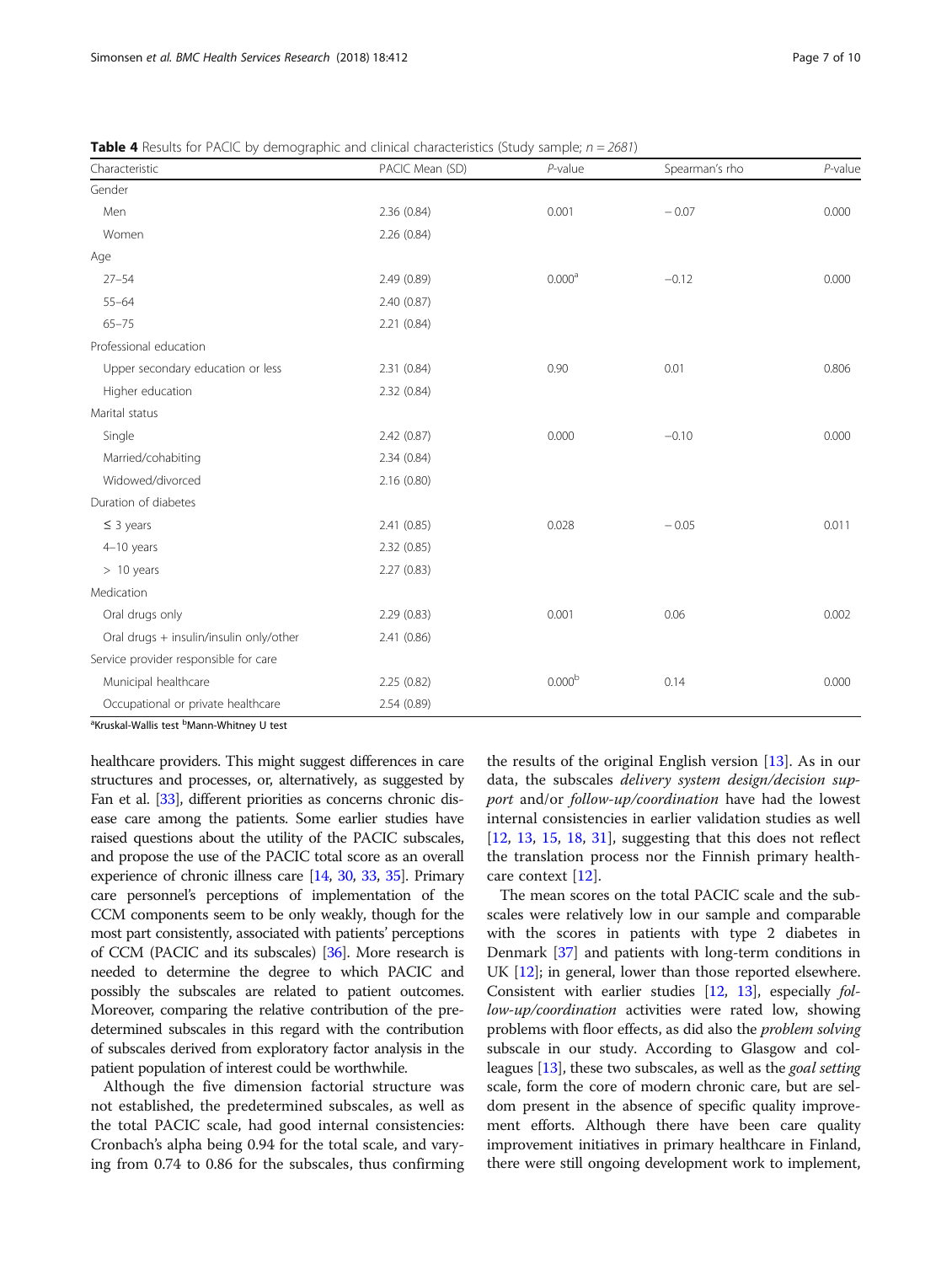# <span id="page-7-0"></span>**Table 5** Factor loadings of the PACIC items using Oblimin rotation<sup>c</sup> (Study sample;  $n = 2681$ )

|                                                                                                                      |      | PCA 1ª |      | PCA 2 <sup>b</sup> |         |
|----------------------------------------------------------------------------------------------------------------------|------|--------|------|--------------------|---------|
| Predetermined subscales and items                                                                                    |      |        | F1   | F <sub>2</sub>     | F3      |
| Patient activation                                                                                                   |      |        |      |                    |         |
| 1. Asked for my ideas when we made a treatment plan                                                                  | 0.86 |        | 0.74 |                    |         |
| 2. Given choices about treatment to think about                                                                      | 0.73 |        | 0.63 |                    |         |
| 3. Asked to talk about any problems with my medicines or their effects                                               | 0.76 |        | 0.73 |                    |         |
| Delivery system design/Decision support                                                                              |      |        |      |                    |         |
| 4. Given a written list of things I should do to improve my health                                                   | 0.43 |        |      |                    | $-0.63$ |
| 5. Satisfied that my care was well organized                                                                         | 0.82 |        | 0.81 |                    |         |
| 6. Shown how what I did to take care of my illness influenced my condition                                           | 0.85 |        | 0.70 |                    |         |
| Goal setting/Tailoring                                                                                               |      |        |      |                    |         |
| 7. Asked to talk about my goals in caring for my illness                                                             | 0.74 |        | 0.50 |                    | $-0.44$ |
| 8. Helped to set specific goals to improve my eating or exercise                                                     | 0.57 |        |      |                    | $-0.61$ |
| 9. Given a copy of my treatment plan                                                                                 |      | 0.45   |      |                    | $-0.70$ |
| 10. Encouraged to go to a specific group or class to help me cope with my chronic illness                            |      | 0.78   |      | 0.55               | $-0.41$ |
| 11. Asked questions, either directly or on a survey, about my health habits                                          | 0.57 |        | 0.37 |                    | $-0.41$ |
| Problem solving/Contextual                                                                                           |      |        |      |                    |         |
| 12. Sure that my doctor or nurse thought about my values and my traditions when they<br>recommended treatments to me | 0.73 |        | 0.64 |                    |         |
| 13. Helped to make a treatment plan that I could carry out in my daily life                                          | 0.51 | 0.39   |      |                    | $-0.64$ |
| 14. Helped to plan ahead so I could take care of my illness even in hard times                                       | 0.35 | 0.55   |      |                    | $-0.60$ |
| 15. Asked how my chronic illness affects my life                                                                     | 0.43 | 0.44   |      |                    | $-0.39$ |
| Follow-up/Coordination                                                                                               |      |        |      |                    |         |
| 16. Contacted after a visit to see how things were going                                                             |      | 0.66   |      | 0.62               |         |
| 17. Encouraged to attend programs in the community that could help me                                                |      | 0.83   |      | 0.68               |         |
| 18. Referred to a dietician, health educator, or counselor                                                           |      | 0.59   |      | 0.62               |         |
| 19. Told how my visits with other types of doctors, like an eye doctor or surgeon, helped my treatment               | 0.39 | 0.33   | 0.46 | 0.50               |         |
| 20. Asked how my visits with other doctors were going                                                                |      | 0.61   |      | 0.74               |         |

Loadings  $\geq$ 0.5 are shown in bold

 $a$ Extraction criteria: Eigenvalues  $>$  1; variation explained 53%

b Extraction criteria: three factors set; variation explained 58%

<sup>c</sup>Items shown in the original English version; Glasgow et al. [\[13](#page-9-0)]

|            |  | <b>Table 6</b> Associations (Spearman's rho) between PACIC and |  |  |  |
|------------|--|----------------------------------------------------------------|--|--|--|
|            |  | health care quality and outcome measures (Study sample;        |  |  |  |
| $n = 2681$ |  |                                                                |  |  |  |

| Scale                             |           |  |  |  |  |
|-----------------------------------|-----------|--|--|--|--|
| Perceived autonomy support (HCCQ) |           |  |  |  |  |
| Continuity of care (no/yes)       |           |  |  |  |  |
| Regular physician                 | $0.19***$ |  |  |  |  |
| Regular nurse                     | $0.20***$ |  |  |  |  |
| Perceived competence              | $0.19***$ |  |  |  |  |
| Diabetes empowerment              |           |  |  |  |  |
| Self-reported health (poor/good)  |           |  |  |  |  |
| $*** - 201$                       |           |  |  |  |  |

 $*p < .001$ 

specifically, the Chronic Care Model at the time when the questionnaires in this study were answered, and only in selected healthcare centers. This might explain the low scores and floor effects on the two subscales. Also, when comparing different studies it has to be kept in mind that there are two main versions of the scale. In our study, as in the original study [\[13\]](#page-9-0), the PACIC scale is rated from 'almost never' to 'almost always'; the other main version applied, extends from 'never' to 'always'. Moreover, as commented earlier [\[12\]](#page-9-0), the clinical significance of differences in scores is not known.

The subgroup analysis revealed significant associations between PACIC scores and demographic (gender, age, marital status) as well as clinical (duration of disease, medication, service provider) characteristics; only education was not significantly associated. However, these associations were weak  $(≤ 0.14)$  and, thus, it is possible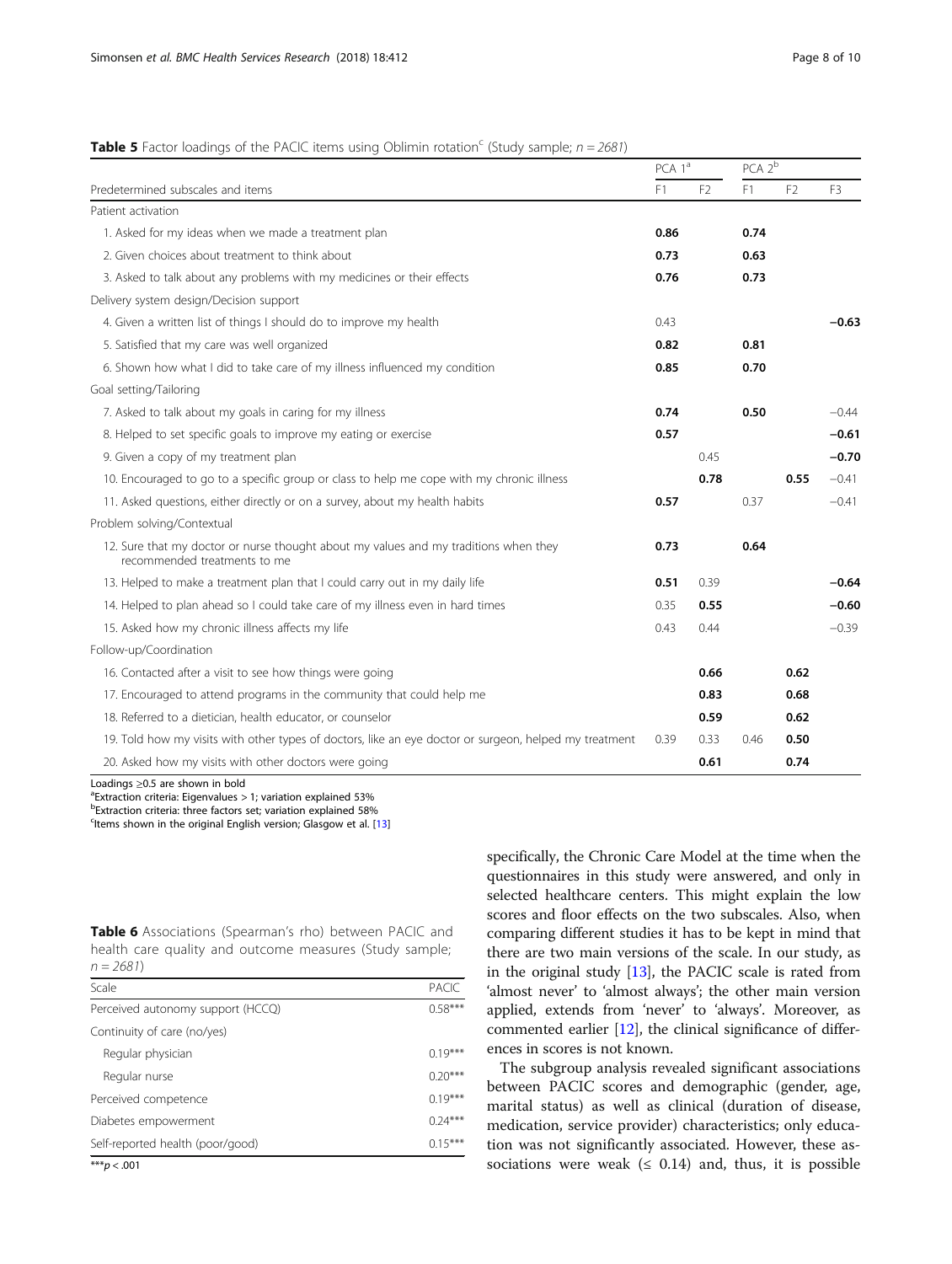<span id="page-8-0"></span>that the statistical significance reflects the larger sample size in our study. Nevertheless, earlier findings are inconsistent, also regarding direction of associations. Accordingly, it is unclear whether the scale functions differently in different subgroups and countries or whether there are differences in care quality or expectations. It has to be kept in mind that the findings we report are from unadjusted bivariate analysis, as has mostly been the case also in earlier validation studies.

As regards convergent validity, the PACIC score was – as hypothesized and consistent with earlier studies [[12\]](#page-9-0) – associated with perceived autonomy support, an established measure of quality of chronic care [\[24](#page-9-0)]. Moreover, the findings showed the hypothesized relationships with continuity of care and outcome measures, thus confirming the construct validity of the PACIC scale, as well as of its Finnish translation. As there has recently been calls for revisions of the PACIC scale because of changes in chronic illness care during the last decade, for example, technological advances [[35\]](#page-9-0), we suggest that another way forward might be to complement the PACIC scale with other quality indicators.

Our findings are limited by the cross-sectional nature of the study, meaning that we were not able to assess all aspects of validity and reliability of the PACIC questionnaire. Thus, we did not assess reproducibility (test-retest reliability) or responsiveness. Moreover, we did not interview patients to explore their views on, and understanding of, the translated PACIC scale and its items, though the questionnaire, including the PACIC scale, was tested in a pilot study with possibilities for patients to add comments. Still, the study has a number of strengths, including a large register-based sample of patients with type 2 diabetes, receiving care in different healthcare settings.

# Conclusion

This study contributes to the current evidence of the utility of the PACIC scale in evaluating chronic illness care, and confirms and extends earlier findings regarding convergent and construct validity of the total PACIC scale. The findings suggest comparable psychometrics properties of the Finnish version of the PACIC questionnaire as of the original English instrument and earlier translations, and reasonable levels of validity and reliability among patients with type 2 diabetes in the Finnish primary care setting. Although high floor effects might affect responsiveness, indicating further evaluation of the response categories would be needed, the findings suggest that the translated version of the PACIC scale could be a useful tool for evaluating chronic illness care in Finland.

#### Abbreviations

CCM: Chronic Care Model; IQR: Interquartile range; PACIC: Patient Assessment of Chronic Illness Care; PCA: Principal component analysis; SD: Standard Deviation; SII: Social Insurance Institution of Finland

#### Acknowledgements

The authors wish to thank all the participants in the study. We express sincere thanks to Dr. Ritva Laamanen who participated in designing the 'Good Diabetes Care'- Study.

#### Funding

The work was supported by the Social Insurance Institution of Finland and the Samfundet Folkhälsan i Svenska Finland.

#### Availability of data and materials

A license for collecting the data through the SII was granted for the present study. The data that support the findings of this study are covered by the granted permission, and so are not publicly available, but permission can be requested from the SII. After a granted permission, request for the data can be sent to the authors.

#### Authors' contributions

NS had the main responsibility for conception and design of the study as well as for data analysis, interpretation of data and drafting the manuscript. AMK and SS contributed to study design, interpretation of data and revising the article. All authors (NS, AMK, SS) contributed to the collection of study data. All authors (NS, AMK, SS) read and approved the final version of the manuscript.

#### Ethics approval and consent to participate

Ethics approval was granted by the Ethical Committee of the Hjelt Institute, University of Helsinki. The Ethical Committee also approved the consent procedure. An information letter describing the purpose of the study was sent together with the questionnaire to the respondents by the SII. The letter also stated that participation in the study, i.e. completion of the questionnaire, was voluntary. Consent to participate in this mailed questionnaire study was given by the act of returning the questionnaire.

#### Competing interests

The authors declare that they have no competing interests.

#### Publisher's Note

Springer Nature remains neutral with regard to jurisdictional claims in published maps and institutional affiliations.

#### Author details

<sup>1</sup>Folkhälsan Research Center, P.O. Box 211, 00251 Helsinki, Finland <sup>2</sup>Department of Public Health, University of Helsinki, P.O. Box 20, 00014 Helsinki, Finland. <sup>3</sup>University of Skövde, Skövde, Sweden. <sup>4</sup>Department of Public Health, University of Turku, Lemminkäisenkatu 1, 20014 Turku, Finland.

# Received: 26 January 2016 Accepted: 15 May 2018<br>Published online: 05 June 2018

#### References

- 1. Nolte E, McKee M. Caring for people with chronic conditions: a health system perspective. In: McKee M, editor. Caring for people with chronic conditions: a health system perspective; 2008.
- 2. WHO. Global action plan for the prevention and control of noncommunicable diseases 2013–2020. 2013. [http://apps.who.int/iris/](http://apps.who.int/iris/bitstream/10665/94384/1/9789241506236_eng.pdf?ua=1) [bitstream/10665/94384/1/9789241506236\\_eng.pdf?ua=1.](http://apps.who.int/iris/bitstream/10665/94384/1/9789241506236_eng.pdf?ua=1) Accessed 28 May 2018.
- 3. Wagner E. Chronic disease management: what will it take to improve care for chronic illness? Eff Clin Pract. 1998;1:2–4.
- 4. Hung DY, Glasgow RE, Dickinson LM, Froshaug DB, Fernald DH, Balasubramanian BA, Green LA. The chronic care model and relationships to patient health status and health-related quality of life. Am J Prev Med. 2008; [https://doi.org/10.1016/j.amepre.2008.08.009.](https://doi.org/10.1016/j.amepre.2008.08.009)
- 5. Bodenheimer T, Wagner EH, Grumbach K. Improving primary care for patients with chronic illness: the chronic care model, part 2. JAMA. 2002; [https://doi.org/10.1001/jama.288.15.1909.](https://doi.org/10.1001/jama.288.15.1909)